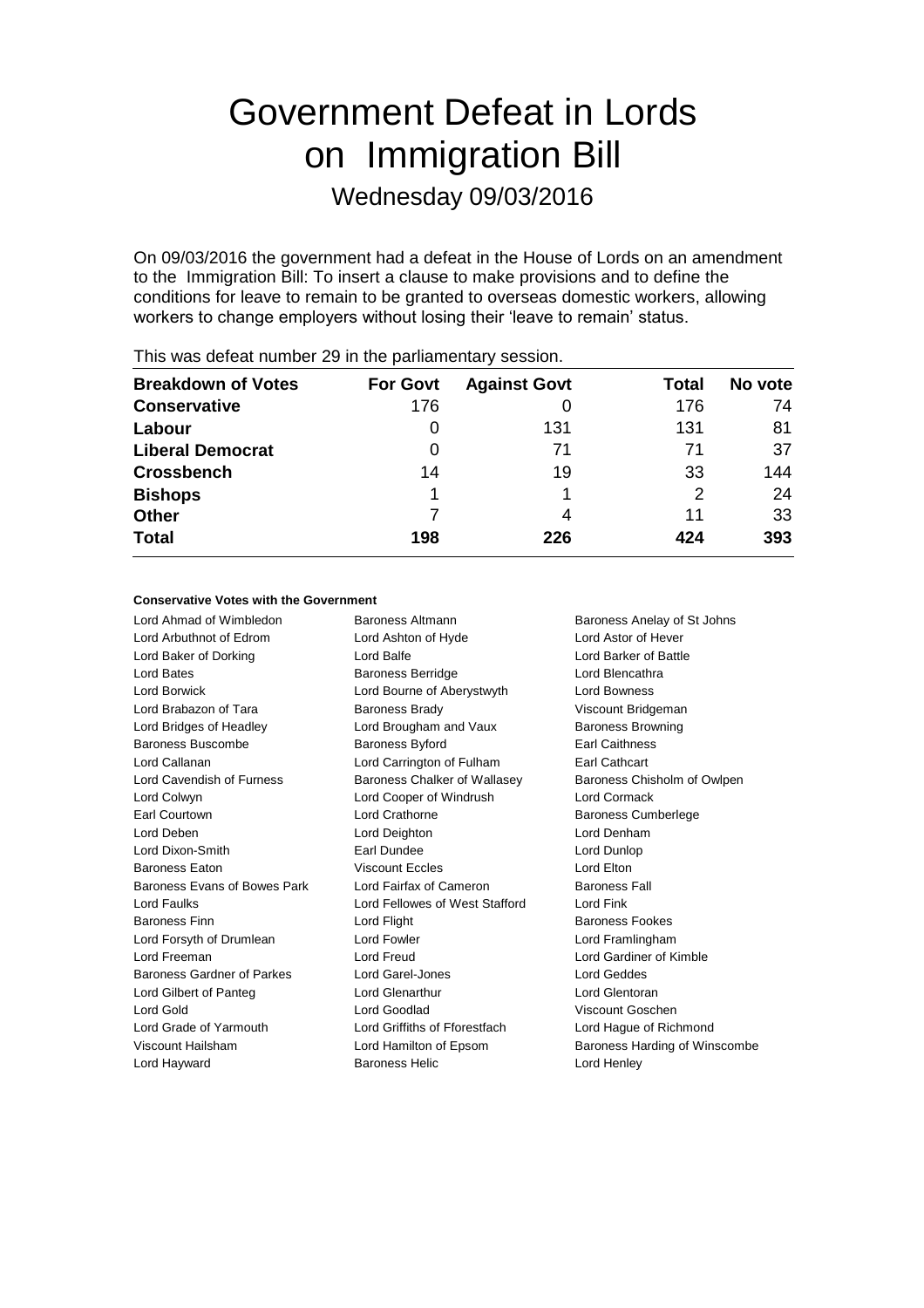Lord Holmes of Richmond Baroness Hooper Cord Horam Lord Howard of Rising Earl Howe Lord Howell of Guildford Lord Hunt of Wirral Lord Inglewood Baroness Jenkin of Kennington Lord Keen of Elie **Lord King of Bridgwater** Lord Kirkham Baroness Knight of Collingtree Lord Lansley<br>
Lord Leach of Hurley Lord Leach Cord Lexden<br>
Lord Learl Lindsay<br>
Lord Learl Lindsay Lord Leigh of Hurley **Lord Lexden** Lord Lingfield **Earl Liverpool** Earl Liverpool **Lord Livingston of Parkhead** Lord Lupton Lord Lyell Lord MacGregor of Pulham Market Lord Mackay of Clashfern Lord Magan of Castletown Lord Mancroft Lord Marlesford Lord Maude of Horsham Lord McColl of Dulwich Baroness McGregor-Smith Baroness McIntosh of Pickering Baroness Mobarik Baroness Mone **Baroness Mone Duke of Montrose Baroness Morris of Bolton** Lord Moynihan Lord Naseby Baroness Neville-Jones Baroness Neville-Rolfe Baroness Newlove Lord Northbrook Lord Norton of Louth **Lord O'Shaughnessy** Baroness O'Cathain Lord O'Neill of Gatley Baroness Oppenheim-Barnes Lord Palumbo Lord Patten **Baroness Perry of Southwark** Baroness Pidding Lord Polak Lord Popat Lord Popat Lord Polak Lord Polak Lord Polak Lord Porter of Spalding<br>
Lord Prior of Brampton Baroness Redfern Lord Renfrew of Kaimst Lord Ribeiro Viscount Ridley Lord Robathan Baroness Rock Lord Sanderson of Bowden Baroness Scott of Bybrook Baroness Seccombe **Earl Selborne Earl Selborne Lord Selkirk of Douglas** Lord Selsdon Baroness Shackleton of Belgravia Baroness Sharples Lord Sherbourne of Didsbury Baroness Shields Lord Shinkwin Earl Shrewsbury Lord Skelmersdale Lord Smith of Hindhead Lord Spicer **Baroness Stedman-Scott** Baroness Stowell of Beeston Baroness Stroud Lord Suri Lord Taylor of Holbeach Lord Trefgarne Viscount Trenchard Lord Trimble Lord True Lord Tugendhat Viscount Ullswater Baroness Verma Lord Wasserman Baroness Wheatcroft Lord Whitby Lord Willetts Baroness Williams of Trafford Lord Young of Cookham Viscount Younger of Leckie

Baroness Heyhoe Flint Baroness Hodgson of Abinger Lord Hodgson of Astley Abbotts Baroness Redfern **Baroness Redfern** Lord Renfrew of Kaimsthorn

**Conservative Votes against the Government**

### **Labour Votes with the Government**

# **Labour Votes against the Government**

Baroness Adams of Craigielea Lord Anderson of Swansea Baroness Andrews Baroness Armstrong of Hill Top Lord Bach Baroness Bakewell Lord Bassam of Brighton Lord Beecham Lord Bhattacharyya Baroness Billingham Baroness Blackstone Lord Bradley Lord Bragg **Lord Brennan** Lord Brennan **Lord Brookman** Lord Campbell-Savours Lord Carter of Coles Lord Cashman Viscount Chandos Lord Christopher Lord Clark of Windermere Lord Clarke of Hampstead Lord Clinton-Davis Lord Collins of Highbury Baroness Corston **Baroness Crawley Lord Cunningham of Felling** Lord Davies of Oldham Baroness Dean of Thornton-le-Fylde Lord Desai Baroness Donaghy Baroness Drake Lord Dubs Lord Elder **Baroness Farrington of Ribbleton** Lord Foster of Bishop Auckland Lord Foulkes of Cumnock Baroness Gale Cord Giddens Lord Glasman Baroness Golding Lord Gordon of Strathblane Baroness Goudie Baroness Gould of Potternewton Lord Grantchester Lord Grocott Viscount Hanworth Lord Harris of Haringey Lord Harrison Lord Hart of Chilton Lord Haskel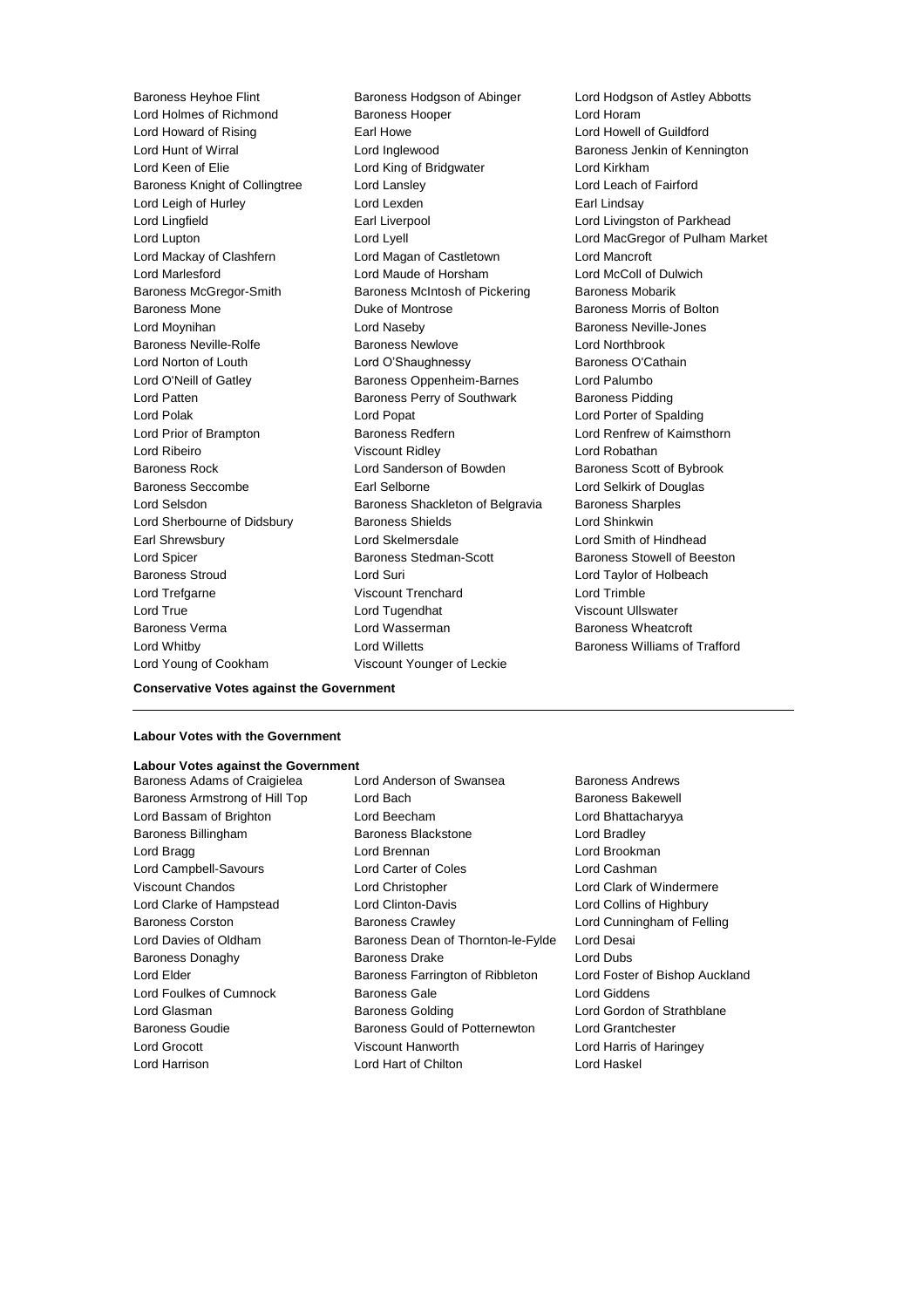| Lord Haworth                      | Baroness Hayter of Kentish Town<br>Baroness Healy of Primrose Hill |                               |
|-----------------------------------|--------------------------------------------------------------------|-------------------------------|
| <b>Baroness Henig</b>             | Lord Hollick<br>Baroness Hilton of Eggardon                        |                               |
| Baroness Hollis of Heigham        | Baroness Howells of St Davids                                      | Lord Hoyle                    |
| Lord Hughes of Woodside           | Lord Hunt of Kings Heath                                           | Lord Irvine of Lairg          |
| Baroness Jay of Paddington        | Lord Jones                                                         | Baroness Jones of Whitchurch  |
| Lord Jordan                       | Baroness Jowell                                                    | Lord Judd                     |
| Lord Kennedy of Southwark         | Baroness Kennedy of Cradley                                        | Baroness Kennedy of The Shaws |
| <b>Baroness Kingsmill</b>         | Baroness Kinnock of Holyhead                                       | Lord Kirkhill                 |
| Baroness Lawrence of Clarendon    | Lord Lea of Crondall                                               | Lord Levy                     |
| Lord Liddle                       | Baroness Lister of Burtersett                                      | Lord Livermore                |
| Lord Macdonald of Tradeston       | Lord MacKenzie of Culkein                                          | Baroness Mallalieu            |
| Lord Mandelson                    | Lord Maxton                                                        | Lord McAvoy                   |
| Baroness McDonagh                 | Baroness McIntosh of Hudnall                                       | Lord Mitchell                 |
| Lord Moonie                       | Baroness Morgan of Huyton                                          | Baroness Morgan of Ely        |
| <b>Baroness Morris of Yardley</b> | Lord Morris of Handsworth                                          | Lord Murphy of Torfaen        |
| Lord O'Neill of Clackmannan       | <b>Baroness Pitkeathley</b>                                        | <b>Baroness Prosser</b>       |
| Baroness Quin                     | <b>Baroness Ramsay of Cartvale</b>                                 | Lord Rea                      |
| <b>Baroness Rebuck</b>            | Lord Reid of Cardowan                                              | Lord Robertson of Port Ellen  |
| Lord Rosser                       | Lord Rowlands                                                      | Lord Sawyer                   |
| Baroness Scotland of Asthal       | <b>Baroness Sherlock</b>                                           | Viscount Simon                |
| Baroness Smith of Basildon        | Lord Snape                                                         | Lord Soley                    |
| Lord Stevenson of Balmacara       | Baroness Symons of Vernham Dean                                    | Baroness Taylor of Bolton     |
| Lord Temple-Morris                | <b>Baroness Thornton</b>                                           | Lord Touhig                   |
| Lord Triesman                     | Lord Tunnicliffe                                                   | Lord Watson of Invergowrie    |
| <b>Lord Watts</b>                 | <b>Baroness Whitaker</b>                                           | Lord Whitty                   |
| Lord Wills                        | Lord Wood of Anfield                                               | Lord Woolmer of Leeds         |
| Baroness Young of Old Scone       | Lord Young of Norwood Green                                        |                               |
|                                   |                                                                    |                               |

### **Liberal Democrat Votes with the Government**

## **Liberal Democrat Votes against the Government**

| Liberal Democrat votes against the Oovernment |                                                                   |                                |
|-----------------------------------------------|-------------------------------------------------------------------|--------------------------------|
| Lord Addington                                | Lord Ashdown of Norton-sub-Hamdon Baroness Bakewell of Hardington | Mandeville                     |
| <b>Baroness Barker</b>                        | Baroness Benjamin                                                 | Baroness Bowles of Berkhamsted |
| Lord Bradshaw                                 | <b>Lord Burnett</b>                                               | Baroness Burt of Solihull      |
| Lord Campbell of Pittenweem                   | Lord Carlile of Berriew                                           | Lord Chidgey                   |
| Lord Clement-Jones                            | <b>Lord Cotter</b>                                                | Lord Dholakia                  |
| <b>Baroness Doocey</b>                        | Lord Foster of Bath                                               | Baroness Garden of Frognal     |
| Earl Glasgow                                  | Lord Greaves                                                      | <b>Baroness Grender</b>        |
| <b>Baroness Hamwee</b>                        | Baroness Harris of Richmond                                       | <b>Baroness Humphreys</b>      |
| Baroness Hussein-Ece                          | <b>Baroness Jolly</b>                                             | Lord Jones of Cheltenham       |
| Lord Kirkwood of Kirkhope                     | <b>Baroness Kramer</b>                                            | Lord Lee of Trafford           |
| Lord Loomba                                   | <b>Baroness Ludford</b>                                           | Lord Maclennan of Rogart       |
| Baroness Maddock                              | Baroness Manzoor                                                  | Lord Marks of Henley-on-Thames |
| Lord Newby                                    | Baroness Nicholson of Winterbourne                                | <b>Baroness Northover</b>      |
| Lord Oates                                    | Earl Oxford and Asquith                                           | Lord Paddick                   |
| <b>Baroness Pinnock</b>                       | Lord Purvis of Tweed                                              | Baroness Randerson             |
| Lord Rennard                                  | Lord Roberts of Llandudno                                         | Lord Rodgers of Quarry Bank    |
| Baroness Scott of Needham Market              | Lord Scriven                                                      | Lord Sharkey                   |
| Baroness Sharp of Guildford                   | Baroness Sheehan                                                  | Lord Shutt of Greetland        |
| Baroness Smith of Newnham                     | Lord Steel of Aikwood                                             | Lord Stoneham of Droxford      |
| Lord Storey                                   | Lord Strasburger                                                  | Lord Stunell                   |
| <b>Baroness Suttie</b>                        | Lord Taverne                                                      | Lord Taylor of Goss Moor       |
| Lord Thomas of Gresford                       | Baroness Thomas of Winchester                                     | Lord Tope                      |
| Lord Tyler                                    | Baroness Tyler of Enfield                                         | Lord Wallace of Tankerness     |
| <b>Baroness Walmsley</b>                      | Lord Willis of Knaresborough                                      |                                |